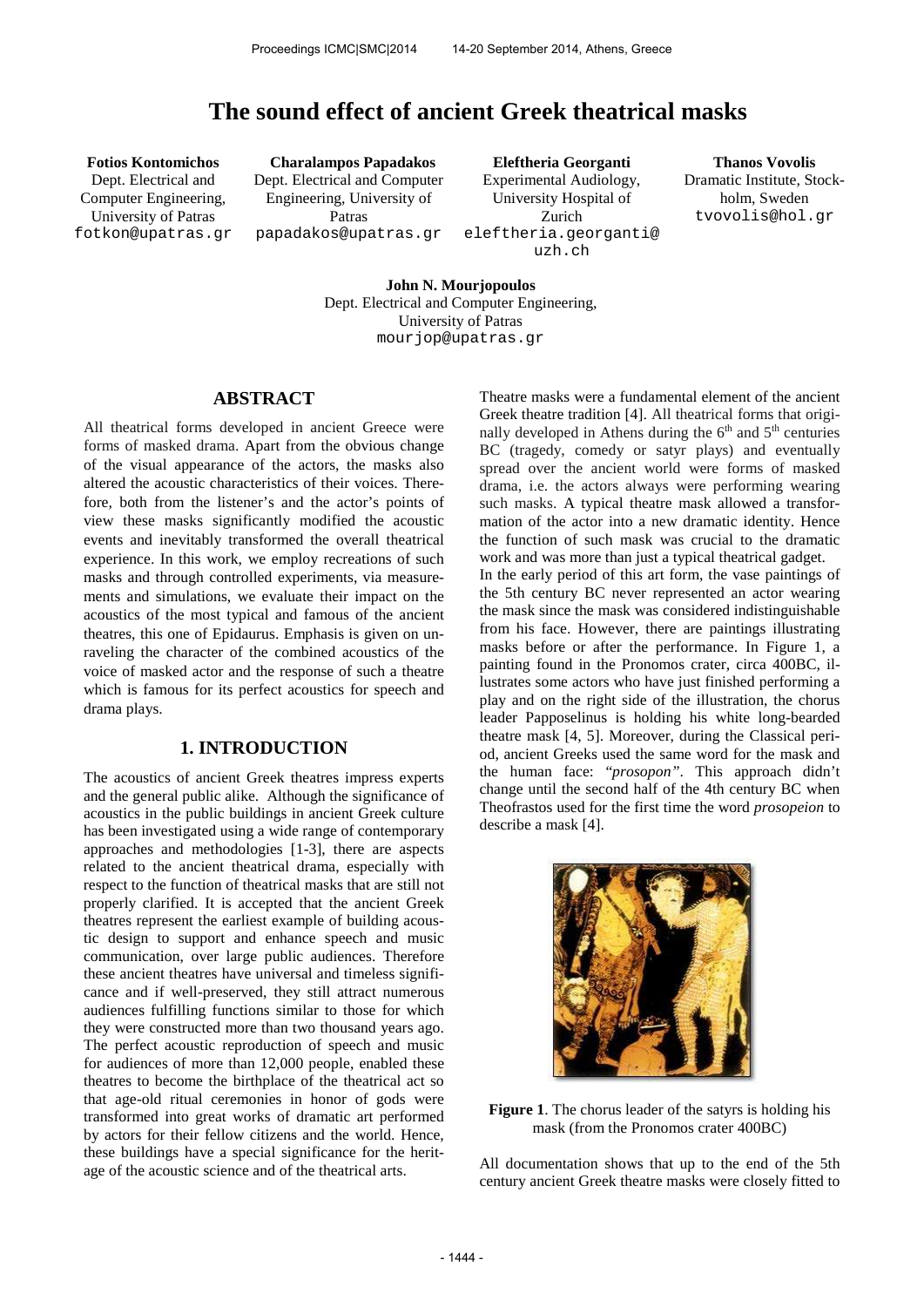the head. On the masks depicted on ceramics, both the whites and the pupils of the eyes are painted, suggesting that the eye holes of the original masks were as small in size as the pupils of a living person. The minimization of the sight leads to the maximization of the listening to the other actors, hence to a different state of awareness of their presence based not so much on seeing but on hearing. It leads the actor to the act of *akroasis*, the act of conscious and active listening.

Ancient drama was largely based on theatrical speech. According to Aristotle, acting was a matter of voice having three important qualities: volume, harmony and rhythm. All these qualities are especially important for communication in the outdoor theatres. Since the actor's voice was the most important theatrical element, the mask is considered as an instrument to enhance the voice presence over the entire theatre space and endow the voice with a decided directional delivery. However, up to now such assumption has not been verified. Also, such elevated importance on acoustic presentation must be also seen in conjunction to the reduced dramatic impact of the visual element in the actor's performance. The mask was displaying a static facial expression, largely functioning as a screen for the audience to project their own emotional state [6].

It is now accepted through the archeological evidence that classical masks had a head-enclosing (helmet) form and the mouth and eyes openings were rather small [4]. However, the method for their construction has not been identified, indicating that these masks were made of perishable materials. Note that such head-enclosing masks apart from transforming the actor's face, were also altering his voice and changed his self voice perception, especially if the ears were also fully enclosed [7].

performances [4-11]. However, prior to the earlier work by the authors [7], there was no study available in the literature providing acoustic measurements of reconstructed theatre masks. Although this early study provided acoustic measurements for such masks [7], it is still not fully understood how such acoustic properties of the masks were combined with the acoustic response of the theatre and how they affected the overall aural experience of the ancient drama. Hence, here it will be examined and confirmed whether the mask amplified the actor's voice, creating resonances and allowing some control of the direction and the intensity of the voice inside the theatre. The broader functionality of the masks will be also evaluated since it has been also suggested that the mask formed the actor's personal resonance chamber, connecting him to the resonances of the ancient theatre. Note that the word *theatron* means a place to watch, examine and contemplate. It also implies a view, *theoria* and is also etymologically connected to the word divinity, *theos*, and to therapy, *therapia* [6]. Such a therapeutic function of sound becomes even more relevant to the case of theatrical performances in the ancient theatre of Epidaurus which appears to have been constructed especially for healing purposes (see Section 2.2).

This paper is organized as following: Section 2 describes the method used and the results obtained for the acoustics of the reconstructed theatrical masks. Also, the acoustic properties of the ancient theatre of Epidaurus are presented. Section 3 introduces the method for combining mask and theatre responses and for generating speech at the desired listener position. The objective results of angle and frequency dependent gain for the masks in typical audience positions inside the theatre are also established, along with the effects on speech intelligibility. Finally, Section 4 presents the conclusions of this work.



**Figure 2.** Keramikos' museum face mask marble template

The mask also influences the actor spatial awareness and mobility leading to the rationalization of the movements and gestures. The modification of the actor's point of view and mobility promotes an increased awareness of his own body axis, the spine, the pelvis and the physical actions. In an outdoor theatre, the actor has not only to express the role but also, simultaneously, project it to the audience through his presence and movements. In this way, the actor must develop presence, relate to the performing space, and must reject all the personal, parasitical movements of everyday life [4].

Theatrologists, actors and directors have discussed the acoustic effect of the theatrical mask by conducting informal experiments or by reporting their personal experiences from the use of the masks in contemporary artistic



**Figure 3**. The mask templates studied. (a) closed ears  $(A1)$ ,  $(b)$  open ears  $(B1)$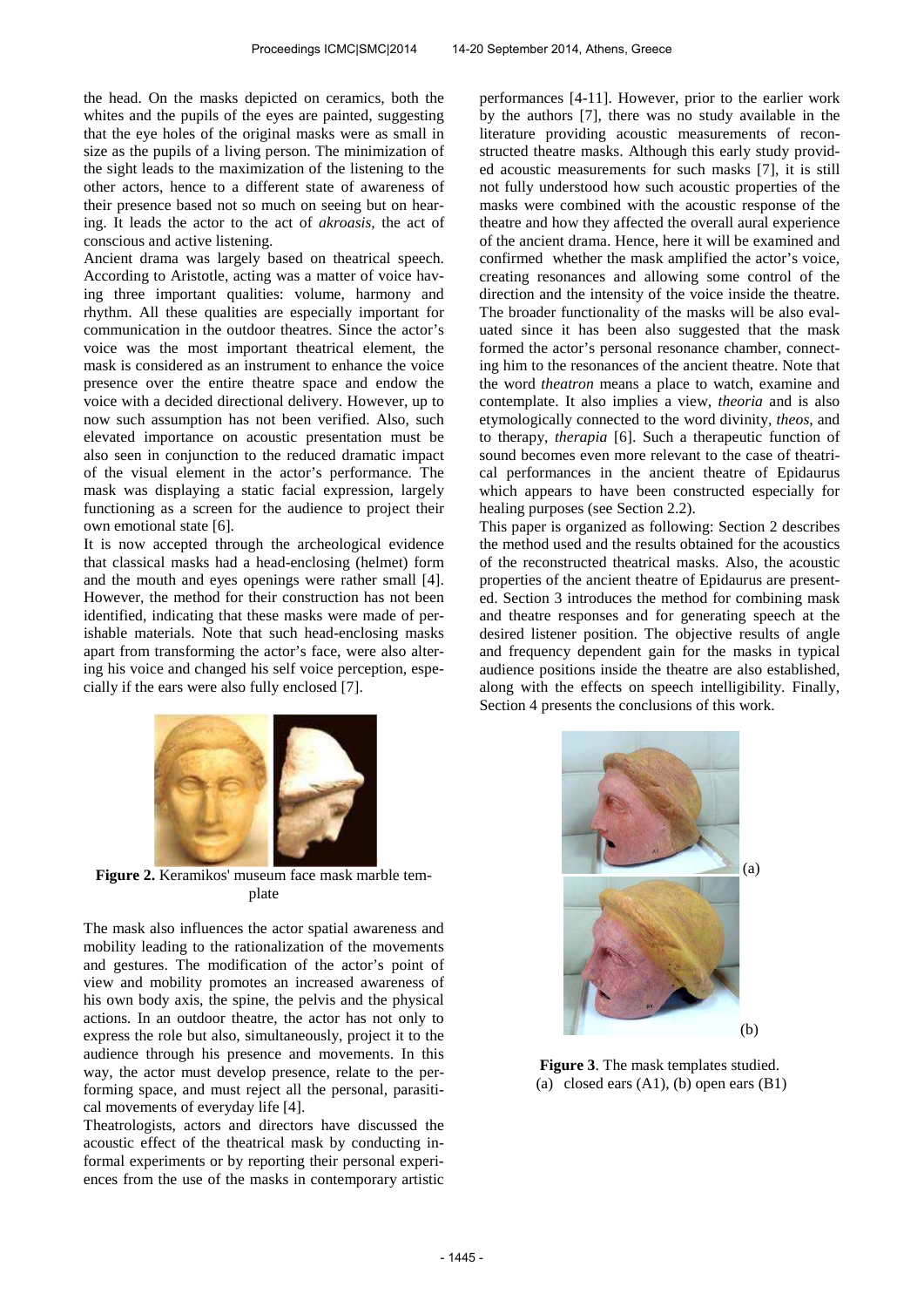# **2. THE SOUND OF ANCIENT DRAMA**

### **2.1 The acoustics of the masks**

The work reported here extends on the measurements and the methodology of the previous work by the authors [7]. For this earlier work, generic theatre mask samples were constructed trying to replicate the essential elements of the ancient Greek mask and not necessarily being exact to any specific mask type. The construction relied on archaeological findings (Figure 2) but also on practical considerations motivated from masked theatre performances experience [4, 9]. These masks were constructed from hardened liquid stone plaster and were based on alternative designs (closed, A1 and open ears, B1). Two of the generic masks reconstructed can be seen in Figure 3. These masks were measured under semi-anechoic conditions using the Head and Torso Simulator (KEMAR) manikin [7]. For excitation, sweep signals were transmitted through the built-in Mouth Simulator and recorded through either a measurement condenser microphone placed at a distance of 1 m and at the same height as the manikin-mask mouth opening or the manikin's in-ear microphones for binaural measurements assessing the self voice perception of the actor.



**Figure 4**. (a) the Hats manikin with the Mouth Simulator and (b) with the mask fitted

The measurements produced a set  $h_{\theta i}(n)$  of the discretetime impulse responses measured for the azimuth angles  $\theta$  (at 30<sup>0</sup> intervals from 0<sup>0</sup> to 180<sup>0</sup>) with the mask placed on the manikin. From these impulse responses the corresponding magnitude frequency responses were obtained via DFT. By comparing these responses to the corresponding responses measured when the mask was not placed on the manikin, the angle dependent "mask filter" was evaluated. The results from this work indicate that:

- (i) the mask has the properties of an angle-dependent acoustic filter,
- (ii) the acoustic radiation of the actor's voice is significantly enhanced for the off axis scenarios.

The typical polar plot of the "mask filter" is shown in Figure 5, utilizing the mean data from the different mask template types and azimuth angles extrapolating the mean mask polar pattern, for octave bands centered in 0.25, 1, 2, 4 and 8 kHz [7]. For the low frequency 250 Hz band the measured masks have omnidirectional characteristics. For the mid-low frequencies below 1000 Hz there is a relative amplification up to 5 dB for mask radiation for the back and side angles.

As is found in Section 3.2.2 this property is advantageous for speech intelligibility for off-axis radiation angles in-

side the semi-circular shape of the ancient Greek theatres. As will be shown in Section 3.2.1, an increase of relative levels at the off-axis positions of the cavea was confirmed particularly for the low-mid frequency region. Note that the majority of the formants of the common modern Greek vowels falls within this same frequency range and that these vowels typically correspond to the "cries" highlighting important and dramatic moments in ancient Greek tragedies [12].



**Figure 5**. Polar patterns for the mask filter showing the mask radiation for octave bands centered at 0.25, 1,2,4 and 8 kHz (from [12]).

Given that in the earlier work no significant differences were found between the various alternative mask template designs, in this work two different mask templates A1 and B1 were studied (Figure 3). Mask template A1 is full-head enclosing (also enclosing the ears), while mask template B1 covers the head but not the ears.

An important finding of the earlier work [7] was that the mask significantly amplified the speech signal levels reaching the manikin's ears even for mask templates leaving the ears open. This level boost is in average 18 dB and the effect is greater for high frequencies, clearly drastically increasing the sound pressure level of the actor's own voice. Assuming that levels of at least 90 dBA would be produced by the actors during ancient drama performances, this finding indicates that with masks, the potential in-ear levels could be up to 110 dBA. This leaves open the possibility that the actors wore some kind of earplugs for protecting their hearing from damage and ensuring comfortable listening during the performance. It should be noted here that according to the authors' experience, earplugs are often employed during many modern theatre performances with masked actors.

It also possible that the ancient masks were constructed by different materials than the templates tested here. For example, it may be possible that the masks were only of solid construction material for their front "face" and were made of soft cloth for the rest of the head enclosure (often covered by synthetic hairdo in ancient times), hence reducing sound levels at the actor's ears.

## **2.2 The acoustics of ancient theatre of Epidaurus**

The Epidaurus ancient theatre presents the finest early example of building with acoustics appropriate for speech communication over large public audiences. Such an achievement was possibly crucial for the wide acceptance of the theatrical, music and other performance-based arts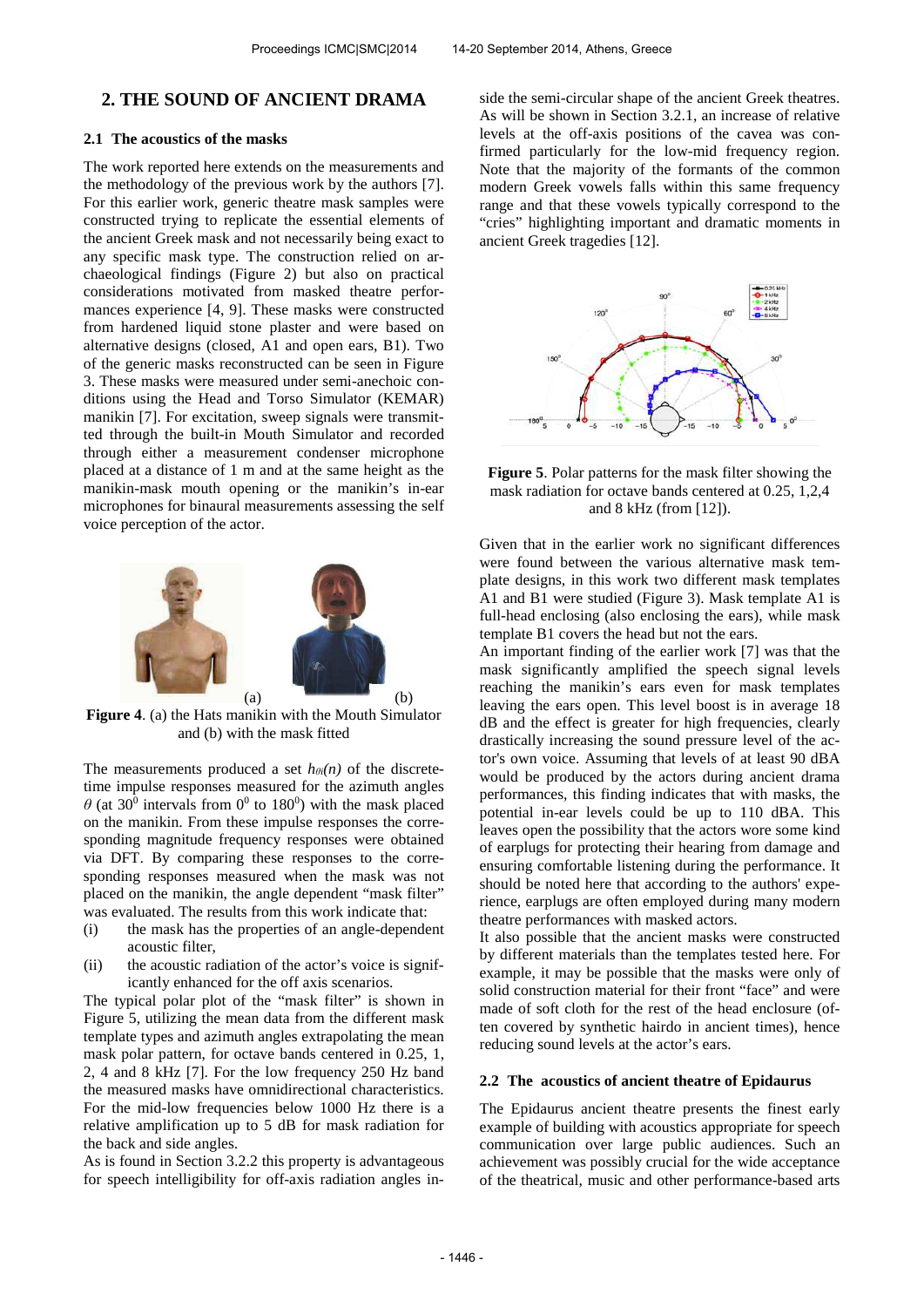by the ancient Greek society. Via the geographical spread of these theatres and their continuous evolution through the Roman era until the modern times, these art forms have been established as an indispensable part of the Western cultural heritage and became a timeless and universal constituent of our civilisation.

There are some obvious factors that are responsible for these "good acoustics". At first, the theatre is wellisolated from the pollution created by the noisy modern activities and hence the level of background noise is low. Secondly, unlike most other ancient theatres, the theatre of Epidaurus has been preserved in an extremely good condition, practically having intact all the tiers and structure of the cavea (*koilon*) and with only the stage building structure missing (see Figure 6).

These factors allow the acoustic functionality of the building to remain close to its original conception, thousands of years ago. It also has allowed detailed acoustic measurements to be undertaken clarifying the reasons for the exemplary acoustic performance of the theatre [13].



**Figure 6**. The ancient theatre of Epidaurus as it is today

The acoustics of the theatre of Epidaurus were perfectly tuned for the performance of ancient drama and were the result of an evolutionary design process. The measured impulse responses of the theatre indicate excellent acoustic parameters especially for speech intelligibility which remain around 0.9 (for STI / RASTI) at all audience positions, even at distances of 60m from the source, as can be seen in Figure 7. Note that even today the theatre supports theatrical performances for audiences numbering more than 14000.

The reasons for such properties are well understood by using modern methods. From measurements and recent studies [3, 13] it is now clear, that from any sound produced in the orchestra, the geometric shape of the theatre generates reflected and scattered sound energy which comes initially from the orchestra floor and then periodically, from the hard reflecting limestone surfaces at the top and back of a number of seat rows around the listener position. The main bulk of this reflected sound energy is acoustically beneficial since it arrives at the listener's ears with very short delay (within 40 milliseconds) after the direct signal and as far as the listeners' brain is concerned, the early reflection sound is also perceived coming from the direction of the source at the stage. In this way, the strong reflections fuse with the voice which is perceived to be significantly amplified. Such increase in voice level by reflections and backscattering is sufficient to ensure good speech intelligibility even at the distant positions. Some additional, beneficial diffuse reflections

are produced from sound diffraction along the tier edges [13].

The width of the seating rows (0,746 m) and the height of the seat backs  $(0,367m)$ , as well as the cavea slope  $(26,2^0)$ for the lower rows and  $26,5^{\circ}$  for the upper rows), result to fine tuning of the frequencies of in-phase and out-ofphase combinations of these direct and periodic reflected sounds. So, at all positions, frequencies significant for male speech (e.g. male speech pitch fundamental from 125-140 Hz, first voice harmonics from 250-420 Hz and formants from 300 Hz to 3 KHz) are amplified whereas relatively insignificant voice spectral regions (around 200 Hz) are filtered-out. This property ensures the preservation of the "voice quality" and speech intelligibility at all listening positions being complementary to the previously discussed perceived voice level amplification. The resulting tonal character can be observed in an exaggerated way when the visitors clap their hands at the orchestra and hear the response from periodic in-phase and outphase reflections which create a distinct metallicsounding effect. This sound is pitched close to the A note (at 220 Hz) with emphasis at the note's harmonics at 440, 660, 880 Hz, etc. Such tonal response is helping speech sounds to reach clearly the audience although its sound colour is stronger and most evident to the listeners at the orchestra i.e. the performing actors. From contemporary actors' comments, it is deduced that this acoustic signature is less distinct when the theatre is filled with audience. However, recent measurements with audience in the theatre show that speech intelligibility at the audience is not affected and remains very high [13], provided of course that the noise is kept low.



**Figure 7**. Measured speech intelligibility results for Epidaurus, for different distances and angles from an omni source at the middle of the orchestra (position S1, [13])

Note also that the theatre is part of a complex of buildings situated in the nearby valley, constituting the ancient sanctuary of Asclepius, the god of health, medicine and healing. The acoustic clarity of voices and sounds during the theatrical acts was also considered as an important element of this healing process; hence it appears that the location of the theatre and the valley were carefully chosen in order to protect the theatre space from extraneous noise and provide ideal conditions for voice transmission. Even today, the area remains largely free of such interferences from modern day activities and provides a perfect test bed for studying the acoustic ethos of the ancient Greek society.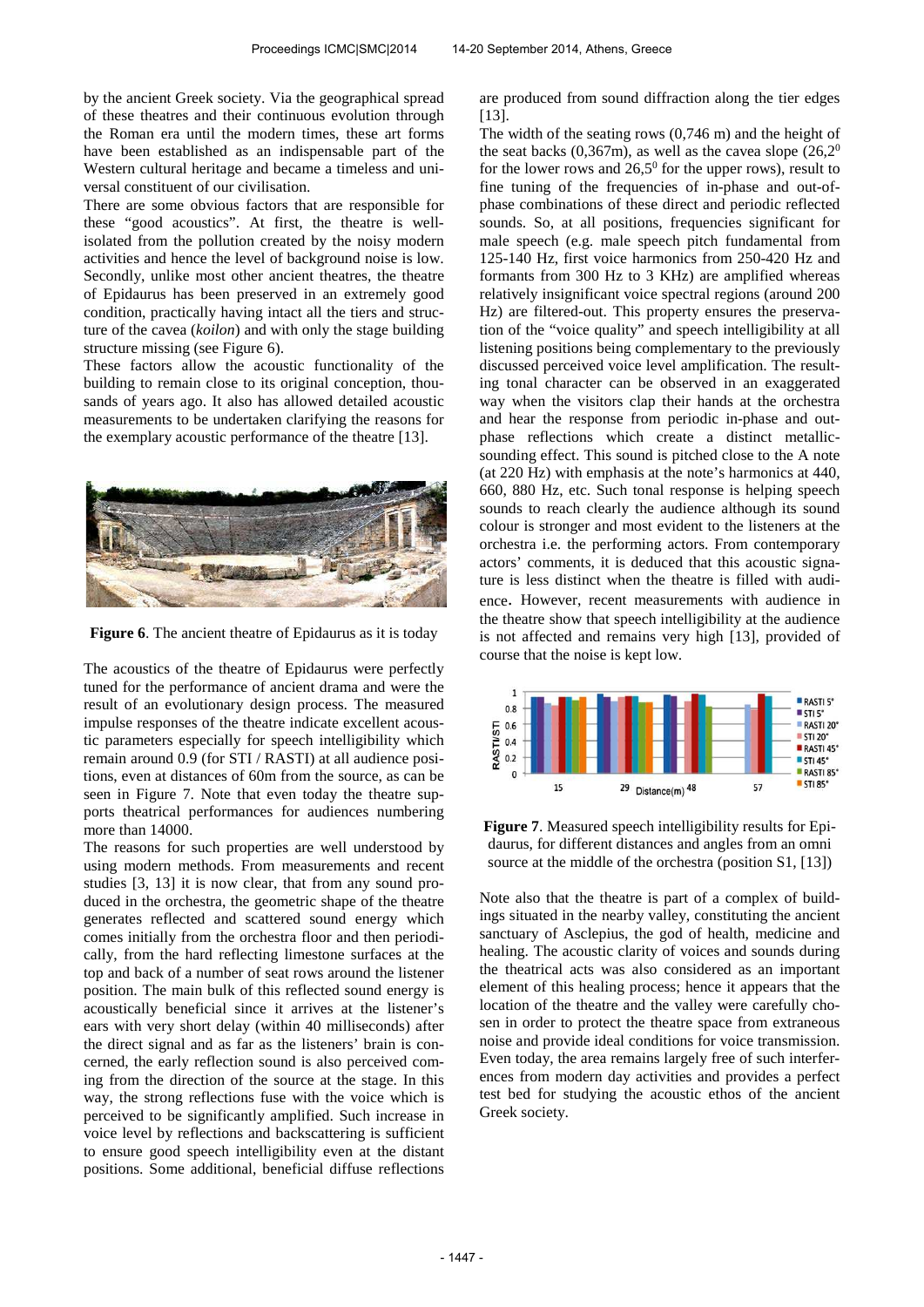## **3. METHOD AND RESULTS**

#### **3.1 Method for combining mask and theatre acoustics**

The combined acoustic effect of mask wearing actor and the acoustics of the theatre is examined here via simulations, utilizing however the measured impulse response functions. Let denote by *hMIRθ<sup>i</sup>(n)* the discrete-time impulse responses of the "mask-filter" measured for the azimuth angles  $\theta_i$  (at 30<sup>0</sup> intervals from 0<sup>0</sup> to 180<sup>0</sup>) with the mask placed on the manikin, as was described in the previous section. We shall term this as "Mask Impulse Response" set, or MIR.

For the theatre, we shall employ a set of early measurements by the authors [14], which correspond to monaurally recorded impulse responses at positions where computer simulations of the theatre were generated [3], and also, a later set of response measurements was recorded [13]. These impulse responses were post-processed so that the loudspeaker impulse response used for excitation, was removed by deconvolution.

As can be seen in Figure 9, 14 such Theatre Impulse Responses (TIR) were employed, for receiver positions (R1- R14) at various angles  $(\theta_i)$  and distances  $(r_i)$  from a source located at the centre of the orchestra (S1). An alternative source position (S2) at the front of the stage building (*proskenion*) was also employed, but only for simulated TIRs, given that the stage building is not present today and has to be reconstructed via a computer acoustic model. Such a reconstructed acoustic model can be seen in Figure 8.



**Figure 8**. Visualisation of the combined acoustic effect of mask wearing actor at the Epidaurus theatre. Actor position S1 is at the centre of the orchestra (available for both measured and simulated responses); actor position S2 is at the stage building (available only for simulated responses)

Let denote by  $h_{TIR\theta jrj}(n)$  the discrete-time impulse responses of the "theatre-filter" TIR measured for azimuth angles  $\theta_j$  and distances  $r_j$ . Then, the combined mask and theatre impulse response (CIR)  $h_{CIR\theta ijrj}(n)$  at any audience position, may be expressed as a discrete convolution of the corresponding responses, i.e.:

$$
h_{CIR\theta_{ij}r_j}(n) = \sum_{m=1}^{M} h_{MIR\theta_i}(n-m)h_{TIR\theta_jr_j}(m)
$$
 (1)

Note that the coordinate system in the horizontal plane may be different for the mask direction and the relative angle of the listener position, so that the actor may be facing at any angle of the measured audience positions. Here, for simplicity we shall ignore any potential medial plane variations in the mask-filter due to varying elevation of the listener positions. Figure 9 shows the coordinate audience positions that can be evaluated via this approach, noting that for simplicity and given the theatre's symmetrical shape, only half of the semi-circle is considered for further analysis.

Assuming that anechoic speech  $s(n)$  is used to drive this simulated system, then at any receiver position, the speech signal will be *uCIRθijrj*(*n*) given via the convolution:

$$
u_{CIR\theta_{ij}r_j}(n) = \sum_{m=1}^{M} h_{CIR\theta_{ij}r_j}(n-m)s(m)
$$
\n(2)



**Figure 9.** Horizontal plane measurement and simulation coordinates for: (a) theatre source and receiver positions, (b) masks

The schematic diagram of the method used for acoustic reconstruction is shown in Figure 10.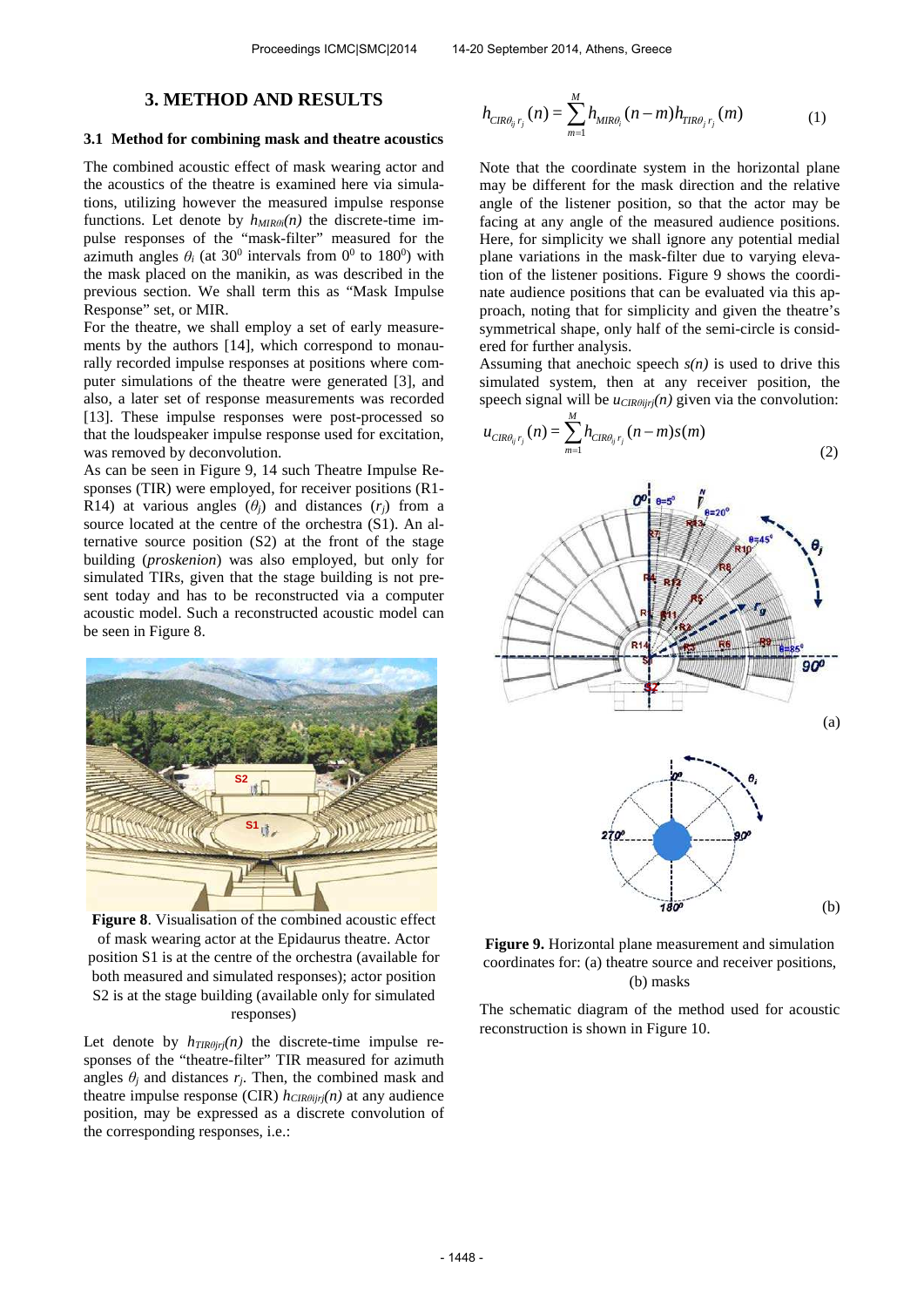

## **Figure 10**. Schematic diagram for acoustic reconstruction of actor performances in the ancient theatre of Epidaurus based on measured responses

#### **3.2 Results**

## *3.2.1 Spectral and radiation effects of the masks*

From the DFT of the combined response (CIR) of equation (1), the corresponding magnitude frequency response (in dBs) is evaluated as:

$$
H^{dB}_{CIR\theta_{ij}r_j}(k) = 20\log\left|DFT\left\{h_{CIR\theta_{ij}r_j}(n)\right\}\right|
$$
\n(3)

Similarly, for the theatre response (TIR), the corresponding magnitude frequency response is evaluated as:

$$
H^{dB}_{TR\theta_{ij}r_j}(k) = 20\log\left|DFT\left\{h_{TR\theta_{ij}r_j}(n)\right\}\right|
$$
\n(4)

Figure 11 presents the comparison between measured magnitude frequency response of the theater of Epidaurus  $H^{dB}$ <sub>*TIR* $\theta_{ij}$ *r<sub>j</sub></sub> (k)* to the combined frequency response of</sub> the theatre and mask filter,  $H^{dB}_{CR\theta_{ij}r_j}(k)$  for the onaxis listening position R1 ( $\theta$ *j* = 5<sup>0</sup> and  $r$ *j* = 15.63m) from a source located at the centre of the orchestra (S1). The combined response is shown for both masks A1 (fully enclosed) and B1 (with openings for the ears). The responses were smoothed using a resolution of one-third octave. In this graph it is evident that both masks boost the frequency region up to 1000 Hz and, slightly, the higher frequency band. These results agree with reports indicating a resonance or "muffled" effect of masked actor's voice in contemporary artistic performances [4, 15]. Such bass amplification was maintained for the other test cases and for the off-axis receiver positions. Since the masked actor response does not amplify the pronounced mid-frequency region of the Epidaurus response, the combined response appears now more balanced overall.



Figure 11. Frequency response at the position R1 (15.6) m) on-axis position of Epidaurus theatre and for the combined theater – mask response for the A1 and B1 masks.

All responses were smoothed at 1/3 octave resolution

From the evaluated TIR and CIR magnitude responses (eq. (3), (4)), the normalized responses were derived for octaves with central frequencies  $k<sub>o</sub> = 60$ , 125, 250, 500 and 1000 Hz and let  $\widetilde{H}^{dB}_{TR\theta_{ij}r_j}(k_o)$  and  $\widetilde{H}^{dB}_{CR\theta_{ij}r_j}(k_o)$  be these functions. Then, the low-mid frequency band relative gain for the mask-filter was evaluated as:

$$
G(k_o) = \widetilde{H}^{dB}_{CR\theta_{ij}r_j}(k_o) \quad \widetilde{H}^{dB}_{TR\theta_{ij}r_j}(k_o) \tag{5}
$$

This octave-band relative gain is plotted in Figure 12 for on-axis positions ( $\theta$ <sup>*j*</sup> = 5<sup>0</sup>) and for different distances  $(15.63 \text{m} < r_i < 47.6 \text{m})$ . Figure 13 shows similar results for positions at around  $\theta$ <sup>*j*</sup> = 45<sup>0</sup> and Figure 14 for side positions in the cavea ( $\theta$ <sup>*j*</sup> = 90<sup>0</sup>).

The results shown in Figures 12 - 14 indicate that in the region of 60 - 1000 Hz the masks enhance the actor's voice resulting in a "deeper" and amplified sound for most listener position angles and distances. Hence, the region around the fundamental of male speech appeared to be amplified by the masks for most listener positions around the cavea. For the on-axis position (Figure 12), the amplification was more prominent for the close listening positions. It is interesting that although mask B1 generally is not boosting this frequency region for the onaxis positions, it does so for the off-axis positions  $\theta$ <sup>*j*</sup> = 45<sup>0</sup> (Figure 13) and  $\theta$ <sup>*j*</sup> = 90<sup>0</sup> (Figure 14) where the relative amplification gain reaches 14 dB. It can be also observed that especially for the off-axis listener positions, the lowmid frequency region amplification effect was significant for the more distant positions. The results also indicate that the shape of the mask can vary significantly the speech sound radiated at different sections of the cavea.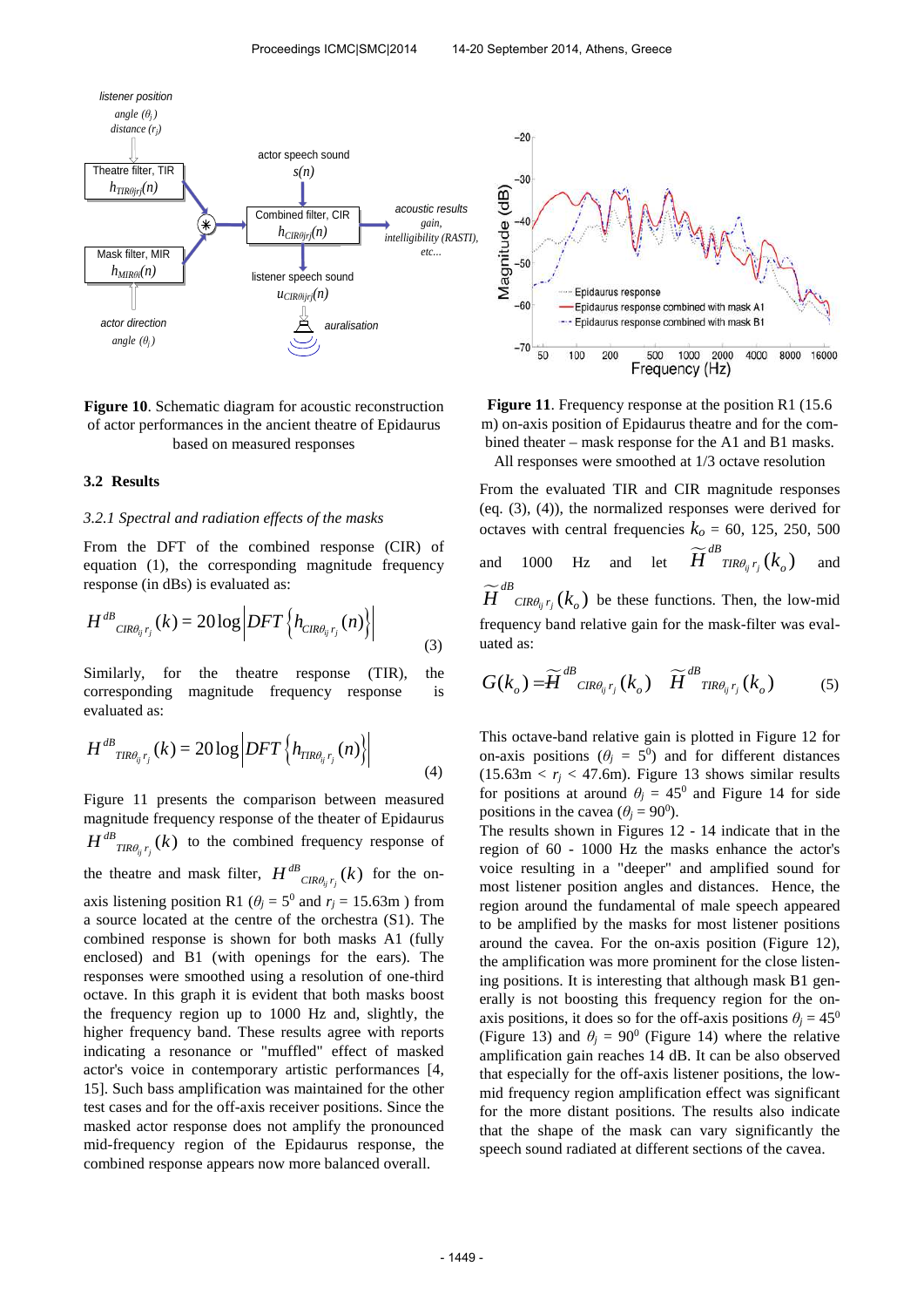

**Figure 12**. Total relative gain per octave frequency band between a masked and a non-masked speaker for the onaxis listening at positions R1 ( $r_j$  = 15.6 m), R4 ( $r_j$  = 29.4 m) and R7 ( $r_i$  = 47.6 m) in the theatre of Epidaurus



Figure 13. Total relative gain per octave frequency band between a masked and a non-masked speaker for the  $\theta$ <sup>*j*</sup> = 45<sup>0</sup> listening at positions R2 ( $r_j$  = 15.6 m), R5 ( $r_j$  = 29.4 m) and R8 ( $r_j$  = 47.6 m) in the theatre of Epidaurus.



**Figure 14.** Total relative gain per octave frequency band between a masked and a non-masked speaker for the  $\theta$ <sup>*j*</sup> = 90<sup>0</sup> listening at positions R3 ( $r_j$  = 15.6 m), R6 ( $r_j$  = 29.4 m) and R9 ( $r_i$  = 47.6 m) in the theatre of Epidaurus.

#### *3.2.2 Effect of the masks on speech intelligibility*

The discrete-time impulse responses  $h_{TIR\theta j r j}(n)$  of the "theatre-filter" (TIR) and the combined mask and theatre impulse response (CIR) *hCIRθijrj(n)* measured for azimuth angles  $\theta_i$  and distances  $r_i$  and for masks A1 and B1 were analysed via a standard commercial software in order to calculate the RApid Speech Transmission Index (RAS-TI). Such analysis will indicate the expected degree of speech intelligibility that can be achieved for these conditions and positions. From Figure 15 it is observed that the speech intelligibility measured for the theatre by a standard omnidirectional source (i.e. for responses TIR), was not affected to any measurable degree when the source was substituted by an actor wearing either mask A1 or B1. The extremely high, distance and angle independent, speech intelligibility measured via earlier studies in the theatre (see Figure 7 and [13]) is thus fully maintained when masks were employed by actors.

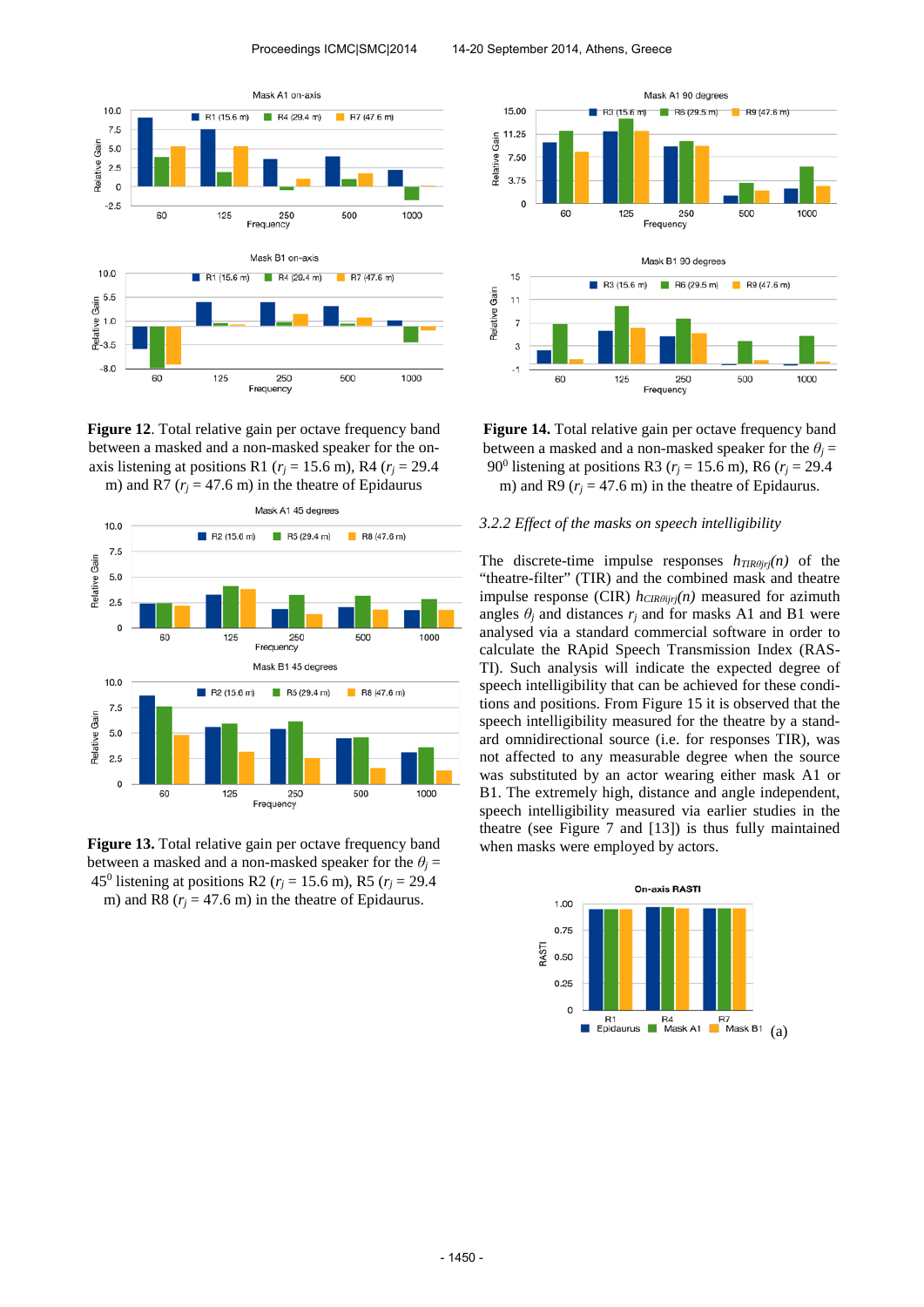

**Figure 15.** RASTI comparison between non-masked and masked speaker at the (a) on-axis listening positions R1  $(15.6 \text{ m})$ , R4 (29.4 m) and R7 (47.6 m), (b)  $\theta_j = 45^\circ$  listening positions R2 (15.6 m), R5 (29.4 m) and R8 (47.6 m) and (c)  $\theta$ <sup>*j*</sup> = 90<sup>0</sup> listening positions R3 (15.6 m), R6 (29.4 m) and R9 (47.6 m).

#### *3.2.3 Simulations and auralisation*

Based on the schematic of Figure 9, auralisations were produced using monaural audio files of typical speech. For these responses obtained from measurements, the source position was assumed to be at S1 (see Figures 8 and  $9(a)$ ). Furthermore, using simulations [3] of the theatre of Epidaurus in its original form (i.e. with the stage building), binaural auralisation files were also produced for the source at position S1 and also at S2. The acoustic properties of the masks (frequency response and directivity characteristics) were introduced in the simulation computer model allowing the auralisation at any desired position on the tiers. Audio demonstrations of such simulations will be given during the presentation of this work [16].

## **4. CONCLUSIONS**

The study of the spectral and radiation sound effects of masks employed by actors performing in the typical ancient Greek theatre of Epidaurus, has provided some clear evidence for the acoustic function of such masks that were always used during the ancient drama performances by the (male) actors.

Using template masks constructed from archeological evidence, their measured frequency and angle-dependent response was combined with measured acoustic impulse responses of the theatre for various positions. Thus, these simulated tests generated the combined mask-theatre responses and also the corresponding speech sounds at the desired audience positions.

Analysing these combined mask-theatre responses, it was found that the masks amplified the spectral region up to 1000 Hz. This effect was found to be stronger around the male speech fundamental frequency. Given that the theatre responses present a significant peak around the mid 1000 Hz region, the "mask-filter" effect appears somehow to smooth the overall spectral profile of the "theatrefilter". Furthermore, the masks would alter the actor's voice by boosting the low-mid region of speech reaching the audience.

In addition to that, the masks were found to enhance directivity for the side of the actor's head and hence amplify significantly such low-mid speech frequency region, for listeners located beyond the central positions and especially at the sides of the cavea. This radiation property of the masks would improve reception at these more problematic audience positions, especially under noisy conditions. However, under normal conditions, the masks were not found to affect the excellent speech intelligibility of the Epidaurus theatre which has remained perfect for all listener positions.

Further in-situ impulse response measurements of the masked manikin in the theatre of Epidaurus would be a desirable addition to the present study and are left for future work. Moreover, binaural recordings of a masked actor performing in the theatre may also allow more realistic demonstrations of the acoustic experience of the ancient Greek spectators in such theatres and hence compliment this work.

#### **Acknowledgments**

This research has been co-financed by the European Union through the European Social Fund, ESF, and the Greek national funds through its Operational Program Education and Lifelong Learning of the National Strategic Reference Framework, NSRF. Research Funding Programs: Thalis-University of Athens-Erasitechnis, grant number: MIS 375435.

#### **5. REFERENCES**

- [1] Shankland, S. Robert. Acoustics of Greek theaters, Physics Today, 1973, pp. 30-35
- [2] F. Canac, "L'acoustique des théâtres antiques", published by the CNRS, Paris, 1967
- [3] S. L.Vassilantonopoulos, J. N. Mourjopoulos, "A Study of Ancient Greek and Roman Theater Acoustics", Acta Acustica united with Acustica, 89, 2002.
- [4] T. Vovolis, "Prosopon, the acoustical mask in Greek Tragedy and in Contemporary Theatre", Dramatiska Institutet, Stockholm (2009)
- [5] C. Vervain and D. Wiles, "The Masks of Greek Tragedy as Point of Departure for Modern Performance", New Theatre Quarterly 17(2), 254- 272, 2001